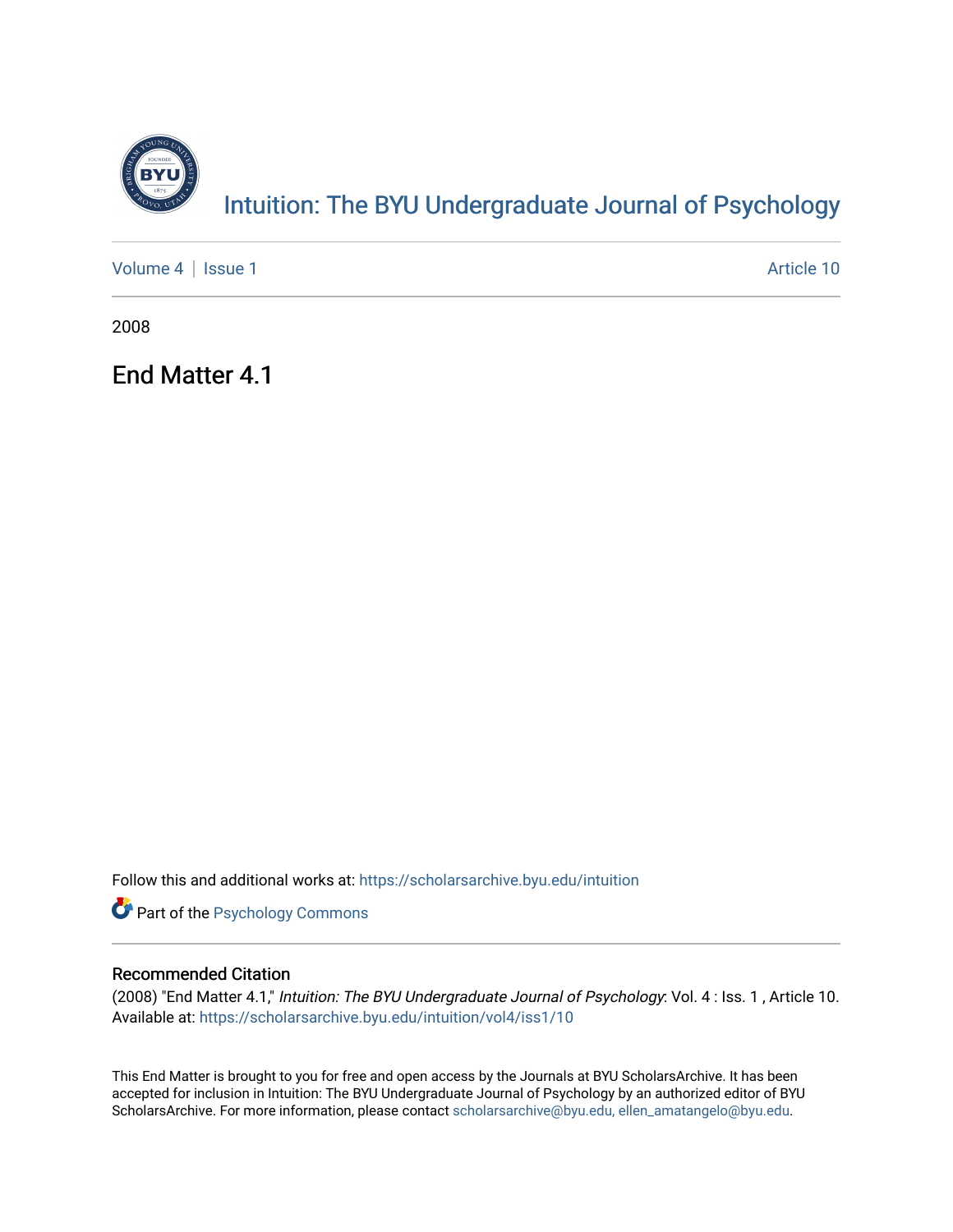# **2009 SUBMISSION GUIDELINES**

Call for submissions for the Fall 2009 issue of *Intuition: BYU Undergraduate Journal of Psychology* 

#### **Submissions must adhere to the following guidelines:**

- The author (or first author) must be an undergraduate psychology major/minor at a BYU campus during the time he or she wrote the submitted work.
- Articles submitted for publication cannot have been accepted for publication elsewhere.
- Articles must be at least 1,000 words in length and must conform to APA style.

• An electronic copy of all articles must be submitted (see below for further directions). Preferred format for the electronic copy is Microsoft Word. All graphics or photos must be of high resolution (300 dpi).

## **Types of submissions**

I

I '

> ~' :1 H ,, ti. <sup>~</sup>J **fi**  I

- Brief and extended reports of theoretical development or original research (or both). We accept submissions from any field of study in psychology.
- Creative works (visual media for potential cover art, and personal narratives related to research experience).

• Topical reviews, book reviews, and essays (reviews must be of recent publication and noteworthy).

## **Important Information**

• Submissions are accepted and processed year-round. The submission deadline for the Fall 2009 volume is January 15, 2009.

• Those who wish to submit manuscripts, reviews, or creative works to be considered for publication should send an e-mail, with an electronic copy of their work attached, to byupsychjournal@gmail.com with the subject line: SUBMISSION: TITLE OF WORK

- Submissions will undergo a basic process of revision before an offer of acceptance is extended.
- If your submission is accepted, you will be expected to work in collaboration with our editorial board. Publication in the journal is ultimately contingent upon your willingness to contribute to the revising and polishing of your own work.

• Any questions, comments, or concerns should be directed to the Editor-in-Chief at byupsychjournal@gmail.com

*Additional information can be found at our website athttp://intuition.byu.edu* 

1